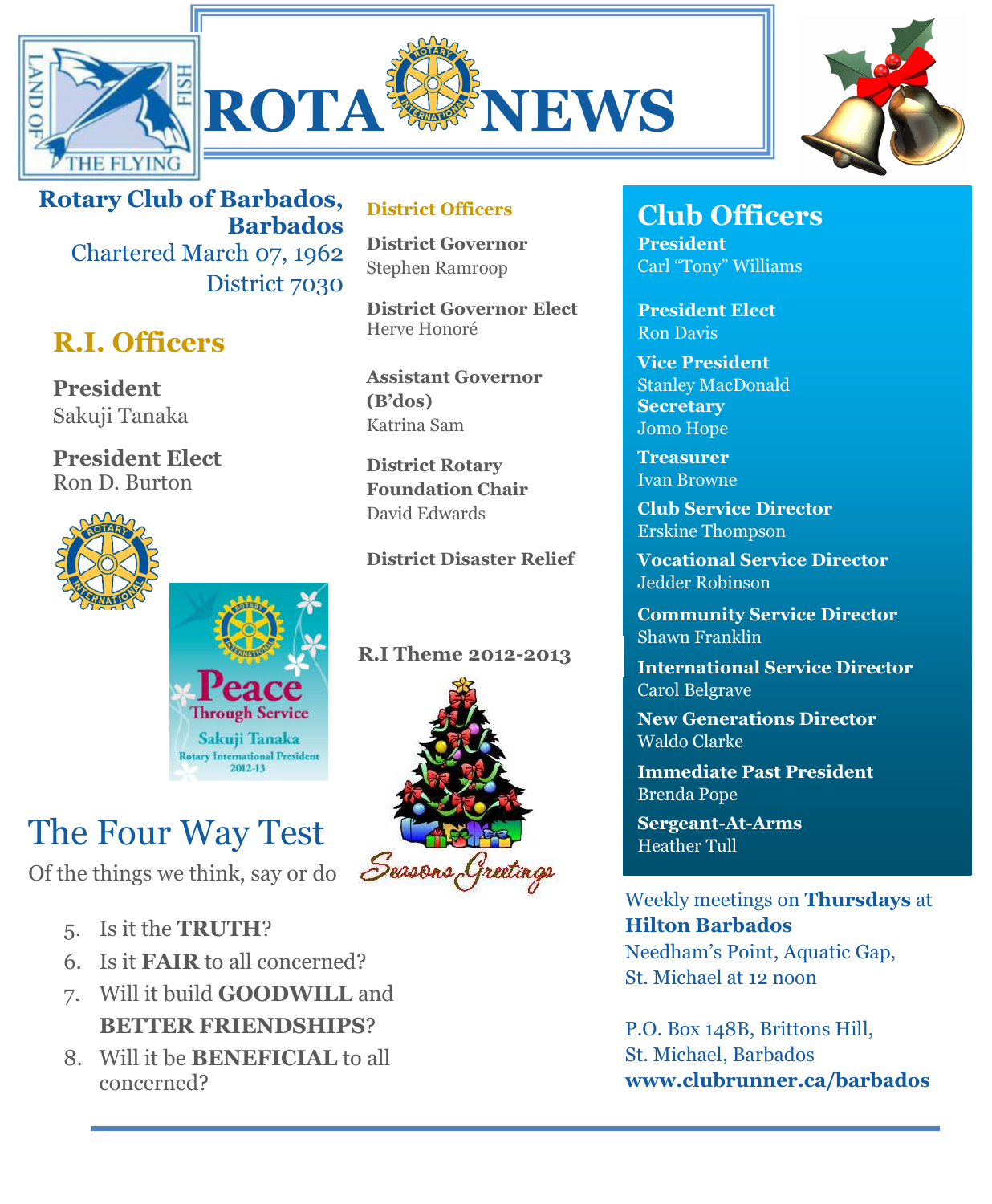#### **President's Project.**

Rotarians were at work in full force assisting with painting at the Geriatric Hospital on Saturday morning Dec.15, 2012. This project is now 98% to 99% completed. In order to complete, the Contractor is awaiting delivery of lights for the ceiling. The supplier was short on the lights required but explained that the additional lights were in the Port and are currently being cleared. Delivery of the new lights expected very shortly. Painting of the two nurses stations is also to be completed. Thanks to those Rotarians who were able to assist with the painting. Good fellowship was enjoyed after the exercise. We are seeking other similar projects requiring painting only and which can be done over one or two weekend Saturday mornings. This would afford Rotarians a further opportunity to provide "Service above self" and <br>be more engaged.





Composition of the 2013-14 Board will be as follows:

President Ronald Davis. President Elect Alex McDonald. Immediate Past President – Anthony Williams Vice President Elvin Sealy Secretary Paul Ashby Treasurer Ivan Browne Director Waldo Clarke Director Jedder Robinson Director Shawn Franklin Director Lisa Cummins Director Warren Mottley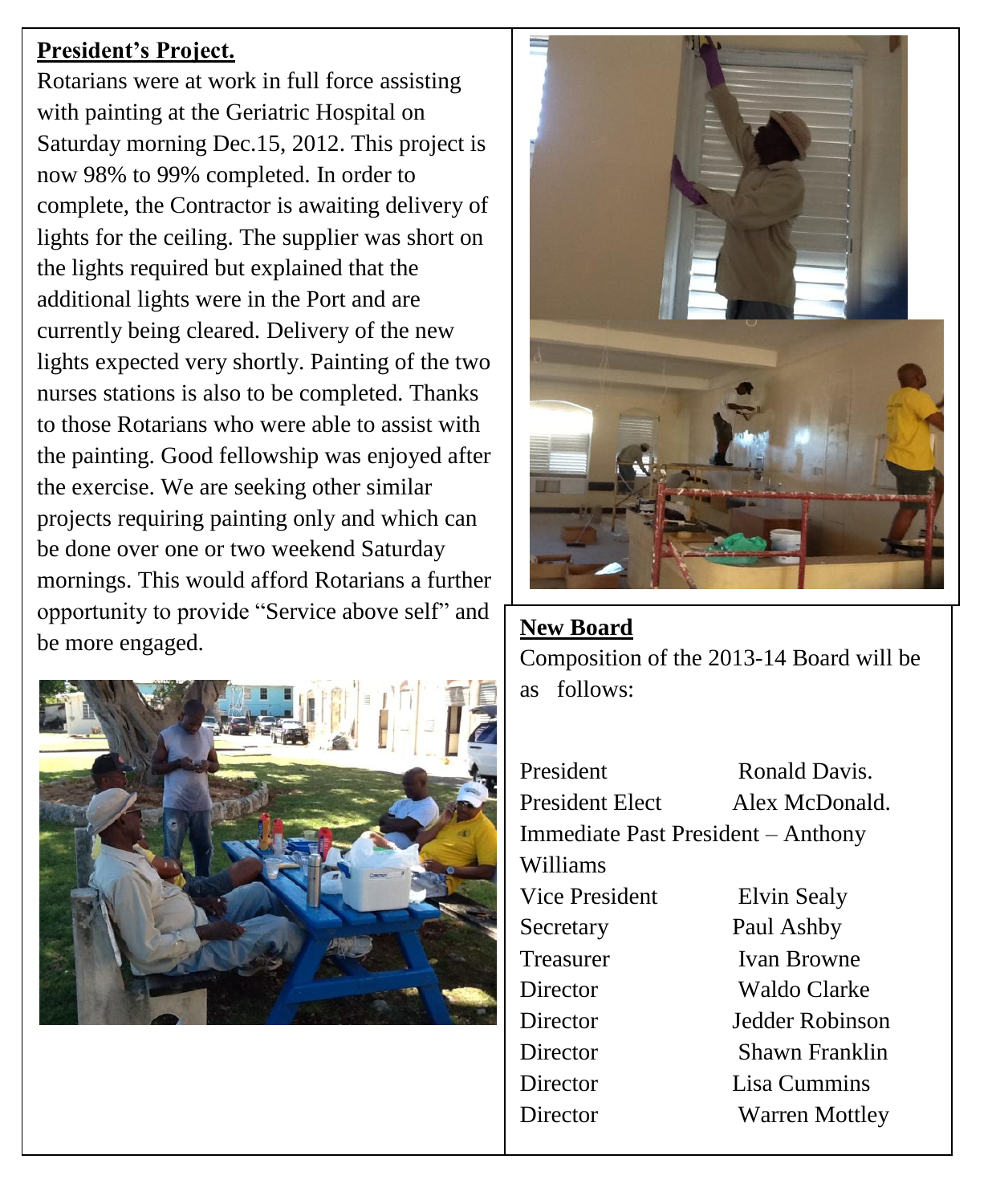#### **New Rotarians**

On Dec.06, 2012, Dr Albert Best and Winston Warren were inducted as new Rotarians. We welcome them to the family of Rotary. The classification loan to Dr Best is Construction Services – Architecture and the classification loaned to Winston Warren is – Business Services Cleaning.



## **Carols By Candlelight**

It was another success as the Rotary club of Barbados and its usual supporters delivered a remarkable even. The pictures speak for themselves. It was again well attended this year.





#### **Gentle Reminder**

You are reminded that the date to pay all outstanding monies due for Carols By Candlelight 2012 tickets. Treasurer Lionel advises that some members have not yet paid. We will not be extending the deadline beyond Thursday December20, 2012. Also be reminded that any cheques for payment should be payable to "Rotary Trust Fund Projects"

# **Meeting Details**

At our Fellowship Meeting held on Thursday, December 13th, 2012

Sgt-at-Arms: **PP Roger Smith**

- Fines \$182.50
- Raffle \$87.00
- Attendance 51%